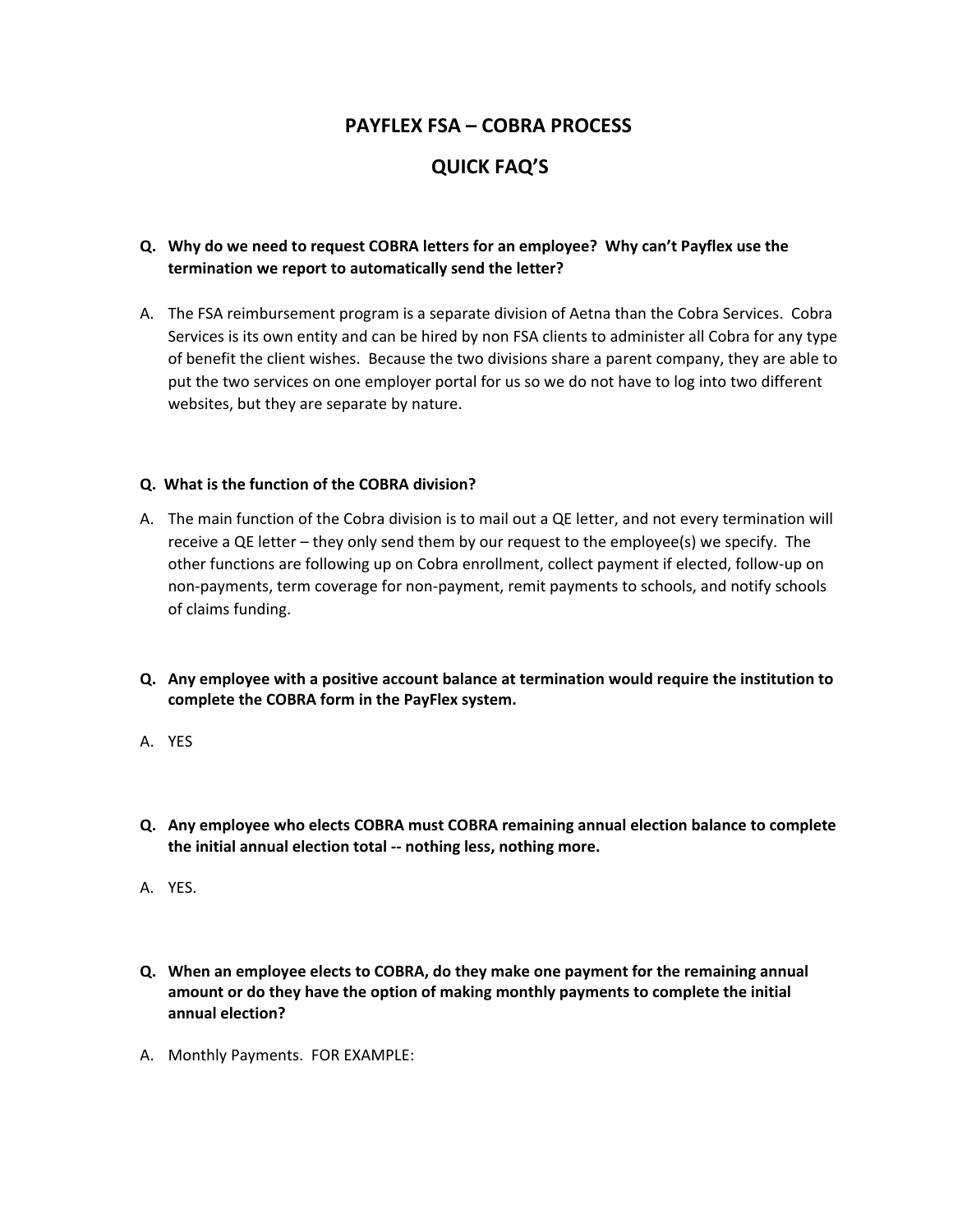An employee who makes an annual FSA election of \$2,400 and terminates employment on June 30 will have contributed \$1,200 (\$200/month) at the time of termination. For each month of continued coverage, they should send \$204 (102% of the applicable premium/contribution).

- **Q. Are we taking the total annual election amount minus claims on record and putting that balance divided by the number of months left in the year in that field?**
- A. NO. You are subtracting the previous contributions not the claims. You are only looking at the claims and remaining balance to determine if you even need to send a COBRA letter to that individual.

REMAINING BALANCE = LETTER / ZERO OR NEGATIVE BALANCE = NO LETTER.

- Q. We weren't sure if this is the amount they were allowing the employee to make claims against **or where they wanting the amount to bill the employee for COBRA.**
- A. It is the amount to bill. SEE BELOW:
	- UNDER REIMBURSEMENT ACCOUNTS (NOT COBRA), CHOOSE EMPLOYEE ACCOUNT MANAGEMENT
	- ENTER NAME IN SEARCH
	- **•** SELECT NAME
	- CHOOSE 'ACCOUNTS' AT THE TOP
	- CLICK 'SELECT' ON THE HEALTHCARE FSA ACCOUNT
	- YOU WILL SEE ELECTION REMAING, 5TH COLUMN. IF THIS IS MORE THAN \$0, GO TO THE COBRA TAB AND COMPLETE THE QUALIFYING EVENT PROCESS. YOU CAN CLICK ON THE 'CLAIMS' AND 'TRANSACTIONS' LINKS TO CONFIRM THERE ARE NO LINGERING CLAIMS THAT WOULD TAKE THE BALANCE BELOW ZERO, BUT TRUTHFULLY, IF THE CLAIMS HAVE BEEN SUBMITTED THEY SHOULD ALREADY BE REFLECTED IN REMAINING BALANCE. IF CLAIMS HAVEN'T BEEN SUBMITTED, THE INDIVIDUAL DOESN'T HAVE A RIGHT TO SUBMIT THEM UNDER THE USE‐IT‐OR‐LOSE‐IT RULE UNLESS THEY ELECT COBRA. WE DON'T FORESEE THIS BEING AN ISSUE. 99% OF THE TIME IT WILL BE SAFE TO TRUST THE REMAINING BALANCE TO DECIDE IF THE INDIVIDUAL GETS A COBRA LETTER AND THEN LET THE COBRA ADMINISTRATOR HANDLE IT FROM THERE.